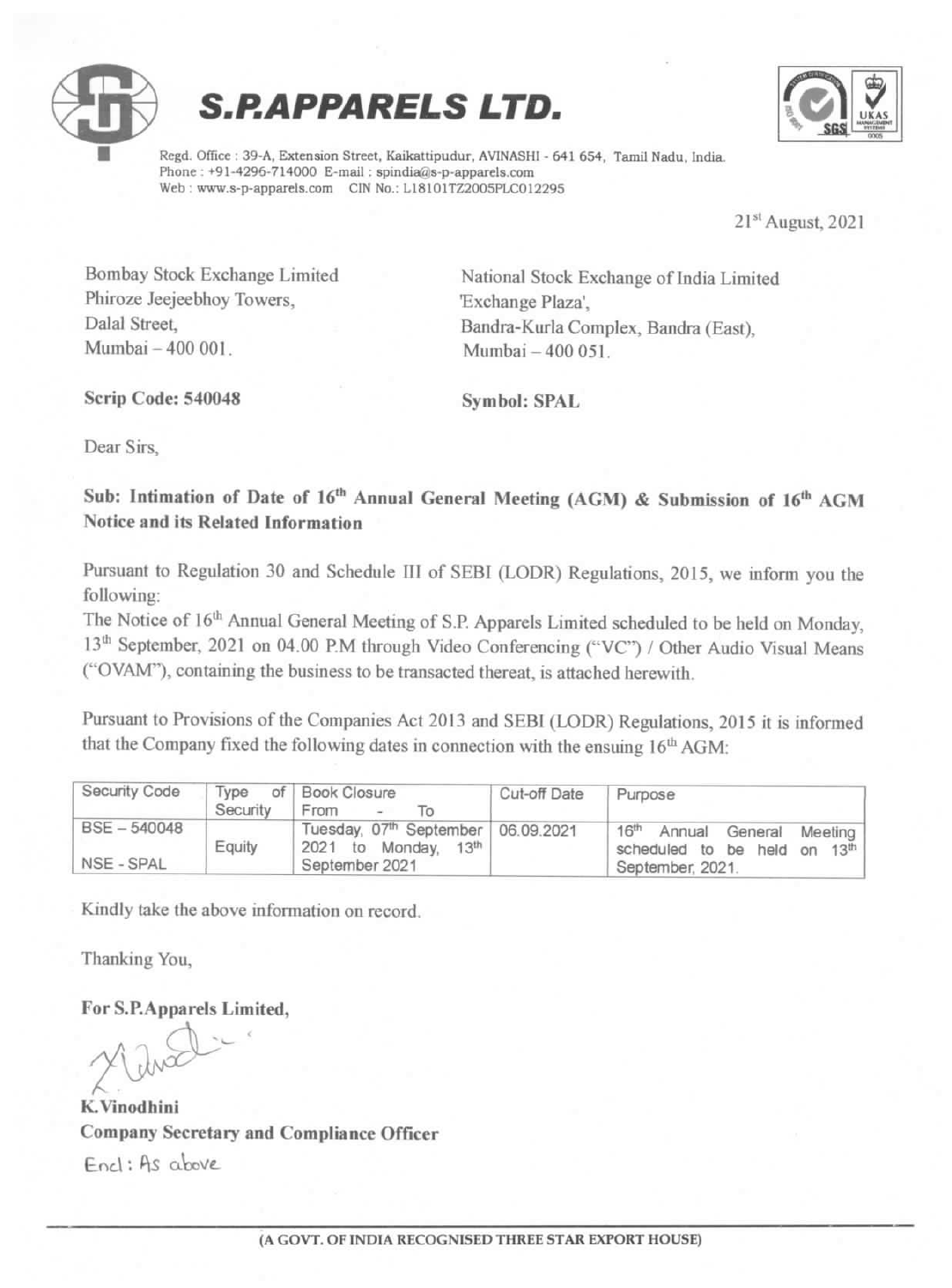# **NOTICE**

NOTICE is hereby given that the Sixteenth Annual General Meeting of the Shareholders of the Company will be held on Monday, the 13th day of September 2021 at 04.00 p.m. through Video Conferencing ("VC") / Other Audio Visual Means ("OAVM") to transact the following business:

## **ORDINARY BUSINESS:**

- 1. To receive, consider and adopt the Standalone & Consolidated Audited Financial Statements including Statement of Profit and Loss (including other comprehensive income), the Statement of Cash Flows and the Statement of changes in Equity for the financial year ended 31st March, 2021, the Balance Sheet as at that date together with the Reports of the Board of Directors and the Auditors thereon.
- 2. To declare dividend for the financial year ended 31st March, 2021.
- 3. To appoint a Director in the place of Mrs.S.Latha (DIN: 00003388) who retires by rotation and being eligible offers herself for re-appointment.

#### **SPECIAL BUSINESS:**

4. To consider and if thought fit, to give assent / dissent to the following resolution to be passed as a Special Resolution:

"RESOLVED THAT pursuant to the provisions of Section 180(1)(a) and Section 110 of the Companies Act, 2013 read with the Companies (Management and Administration) Rules, 2014, and subject to other applicable provisions, if any, of the Companies Act, 2013, (including any statutory modification or re-enactment thereof for the time being in force), the provisions of the Memorandum and Articles of Association of the Company, the provisions of Securities and Exchange Board of India (Listing Obligations and Disclosure Requirements) Regulations, 2015 as amended from time to time, any other law for the time being in force and such other approvals, consents and permissions being obtained from the appropriate authorities to the extent applicable and necessary, the consent of the Members be and is hereby accorded to the Board of Directors of the Company (hereinafter referred as the "Board" which term shall be deemed to include any duly constituted Committee of the Board), to sell, transfer, lease, slump

sale the whole of the undertakings of its Retail Division (including the Company's rights, title an interest in its Retail Division) together with all specified movable assets, contracts, permission and consents, rights, registrations, personnel & employees, other assets and liabilities at such price and on such terms and conditions as the Board of Directors may think proper and beneficial for the Company and with such modifications as may be required, as the Board may deem fit and appropriate in the interest of the Company.

RESOLVED FURTHER THAT the Board of Directors of the Company be and are hereby authorised and empowered to finalise terms and conditions for transfer of the undertaking, business, rights, assets and liabilities as aforesaid, the mode and structure of such transfer and its consideration, determine transfer date, and to do all such acts, deeds, matters and things including but not limited to, execution of all the necessary documents, agreements, deeds of assignment/ conveyance and other documents and to do all such other acts, deeds, matters and things as may be deemed necessary and/or expedient in their discretion to give effect to the above Resolution."

# **STATEMENT PURSUANT TO SECTION 102 OF THE COMPANIES ACT, 2013:**

#### **Item No. 4**

The Board of Directors have extensively reviewed the performance of the retail division and the Board has recommended to move operations of the Retail Division into a Wholly owned Subsidiary Company (WOS).

The decision was taken due to requirement of continuous growth capital for retail division towards creating larger distribution network, investment in Brand awareness, Investments in new Brands and additional working capital requirements. Considering the amount of capital employed and capital requirement, the Board of Directors of the Company at their meeting held on 20th August, 2021 decided to sell, transfer, lease, slump sale the whole of the undertakings of its Retail Division into the Subsidiary company and allow the Subsidiary company to raise required funds in that company.

In accordance with the provisions of Section 180  $(1)(a)$  of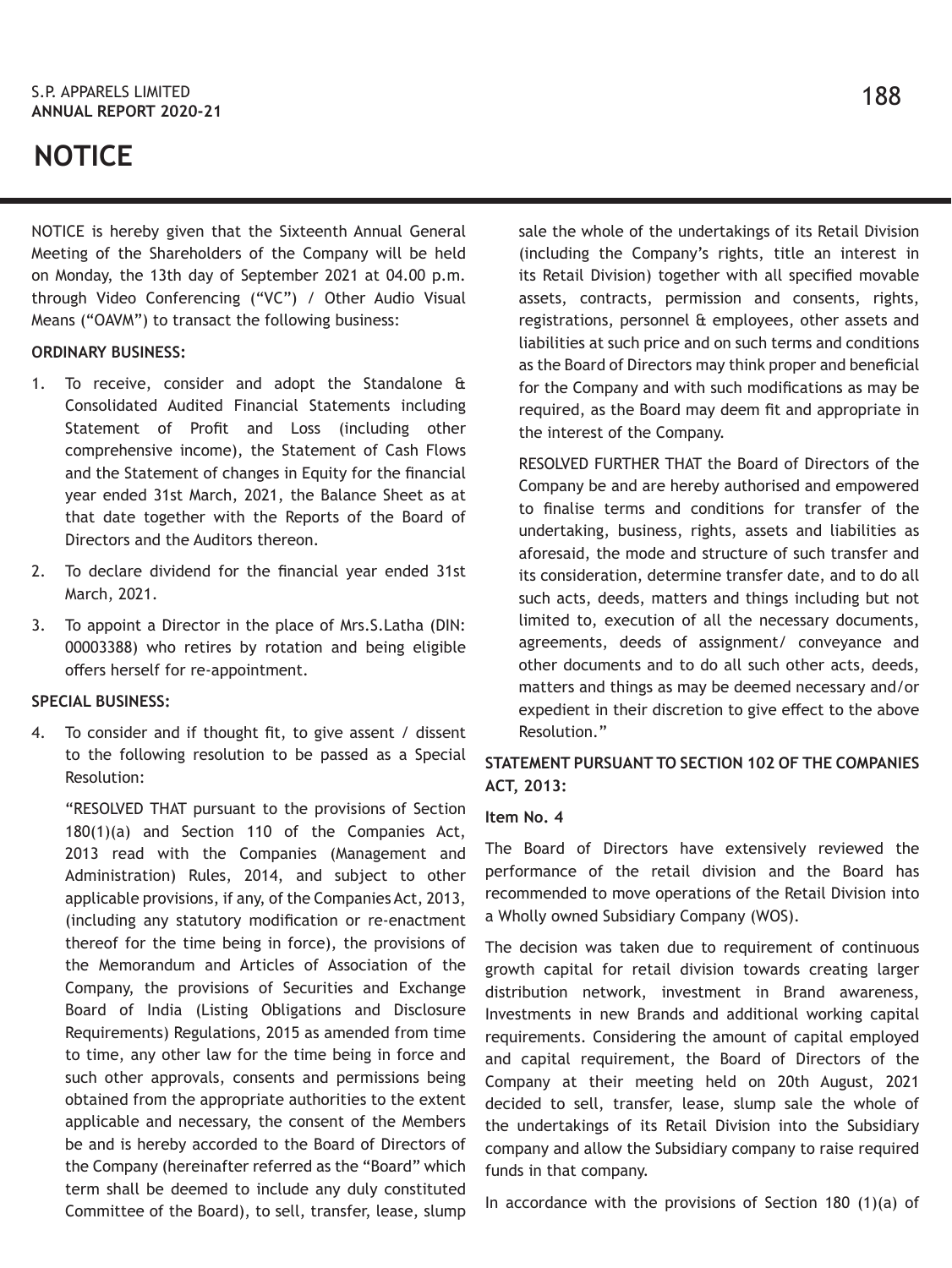## S.P. APPARELS LIMITED **ANNUAL REPORT 2020-21**

the Companies Act, 2013 ("Act") and all other applicable provisions, if any, of the Act, approval of the members is required to be obtained through a Special resolution for authorising the Board of Directors to sell, transfer, lease or slump sale the whole of the undertakings of its Retail Division.

The Board of Directors are satisfied that it would be in the best interests of the Company, its shareholders and its employees to transfer, lease, sell, slum sale the said undertaking as referred to in the resolution for reasons and on terms set out herein.

None of the Directors or Key Managerial Personnel, or their relatives are, in any way, are concerned or interested in the resolution as set out at No 4 of the Notice.

The Board recommends the Special Resolution as set out at item No. 4 for the approval of the Shareholders.

> By the order of the Board For S.P.Apparels Limited,

P.Sundararajan Chairman and Managing Director DIN: 00003380

Place : Avinashi Date : 20.08.2021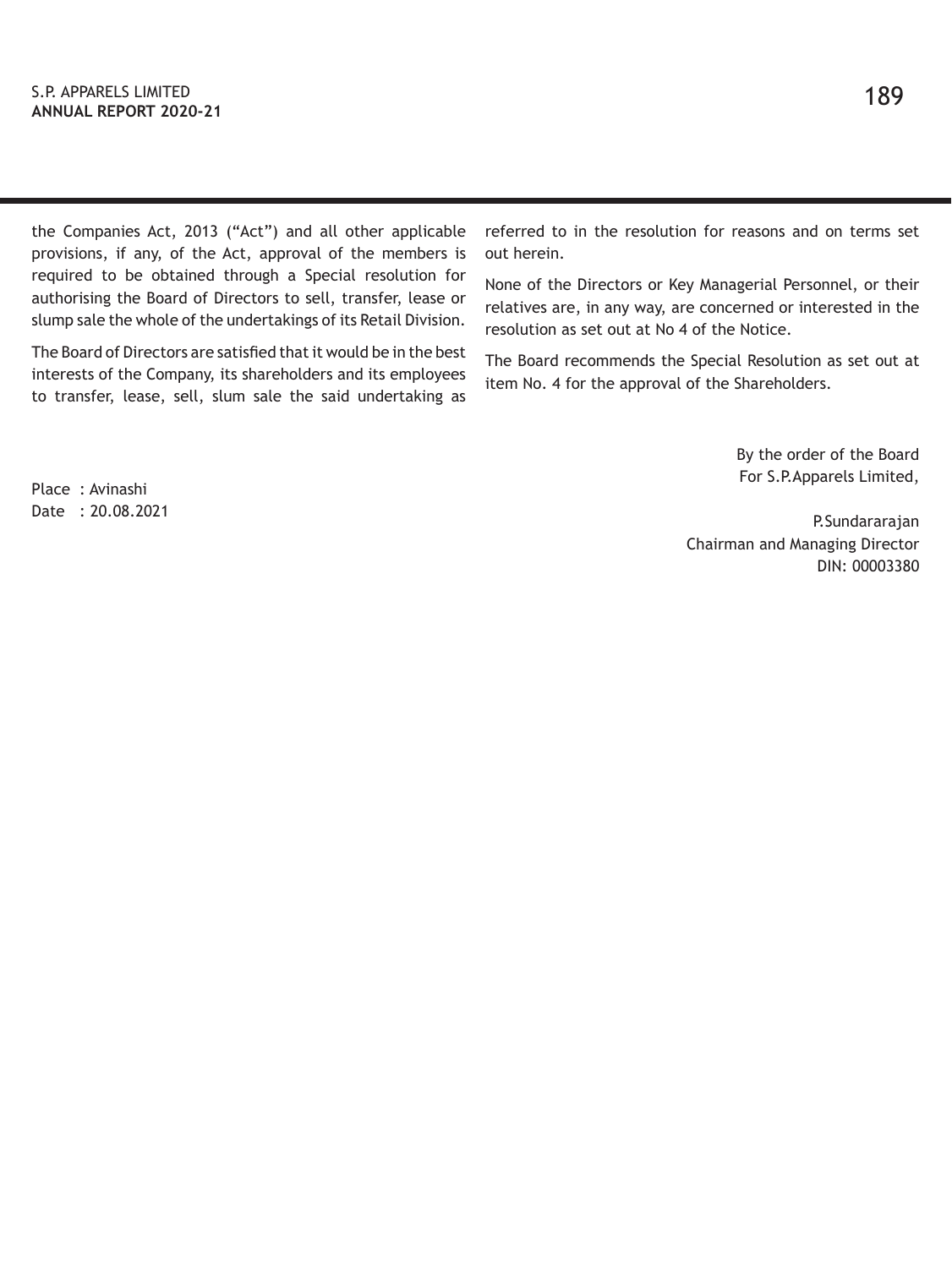# **Notes :**

- 1. In view of the continuing Covid-19 pandemic, the Ministry of Corporate Affairs ("MCA") has vide its circular dated May 5, 2020 read with circulars dated April 8, 2020, April 13, 2020, June 15, 2020, September 28, 2020, December 31, 2020 and January 13, 2021 (collectively referred to as "MCA Circulars") and the Securities and Exchange Board of India vide their circulars dated May 12, 2020 and January 15, 2021 (collectively referred to as "SEBI Circulars") permitted the conduct of the Annual General Meeting ("AGM") through Video Conferencing (VC) / Other Audio Visual Means (OAVM), without the physical presence of the Members at a common venue. The deemed venue for the AGM shall be the Registered Office of the Company. In compliance with the provisions of the Companies Act, 2013 ("Act"), SEBI (Listing Obligations and Disclosure Requirements) Regulations, 2015 ("SEBI Listing Regulations") MCA Circulars and SEBI Circulars, the AGM of the Company is being held through VC / OAVM. Members desirous of participating in the meeting through VC/OAVM, may refer to the procedure to be adopted as mentioned in serial No 31 below.
- 2. Pursuant to the provisions of the Act, a Member entitled to attend and vote at the AGM is entitled to appoint a proxy to attend and vote on his/her behalf and the proxy need not be a Member of the Company. Since this AGM is being held pursuant to the MCA Circulars through VC / OAVM, physical attendance of Members has been dispensed with. Accordingly, the facility for appointment of proxies by the Members will not be available for the AGM and hence the Proxy Form and Attendance Slip are not annexed to this Notice.
- 3. Institutional / Corporate Shareholders (i.e. other than individuals / HUF, NRI, etc.) are required to send a scanned copy (PDF/JPG Format) of its Board or governing body Resolution/Authorization etc., authorizing its representative to attend the AGM through VC / OAVM on its behalf and to vote through remote e-voting. The said Resolution/Authorization shall be sent to the Scrutinizer by email through its registered email address to mds@mdsassociates.in with a copy marked to spindia@s-p-apparels.com and to its RTA at enotices@linkintime.co.in.
- 4. The Register of Members and Share Transfer Books of the Company will remain closed from Tuesday, 7th September, 2021 to Monday, 13th September, 2021 (both days inclusive) as per Regulation 42 of the SEBI (Listing Obligations and Disclosure Requirements) Regulations, 2015 and Section 91 of the Companies Act, 2013.
- 5. Dividend as recommended by the Board of Directors, if declared at the Annual General Meeting will be paid within 30 days from the date of declaration to those Members whose names appear on the Register of Members in respect of shares held in physical form as well as in respect of shares held in electronic form as per the details received from the depositories for this purpose as at the close of the business hours on Monday, 6th September, 2021.
- 6. Members are advised to utilize the National Electronic Clearing System (NECS) for receiving dividends. Members holding shares in electronic form are requested to contact their respective Depository Participants for availing NECS facility. Members holding shares in physical form are requested to download the ECS form from the website of the Company viz., http://www.sp-apparels.com and the same, duly filled up and signed along with original canceled cheque leaf may be sent to the Company or to the Registrar and Share Transfer Agent.
- 7. Members holding shares in electronic form may note that bank particulars registered against their respective depository accounts will be used by the Company for payment of Dividend. The Company or its Registrars and Share Transfer Agents, M/s. Link Intime India Private Limited cannot act on any request received directly from the members holding shares in electronic form for any change of bank particulars or bank mandates. Such changes are to be advised only to the Depository Participant by the members. Members holding shares in physical form and desirous of either registering bank particulars or changing bank particulars already registered against their respective folios for payment of Dividend are requested to write to the Company or its Registrar and Share Transfer Agents.
- 8. The Company has entered into agreements with National Securities Depository Limited ("NSDL") and Central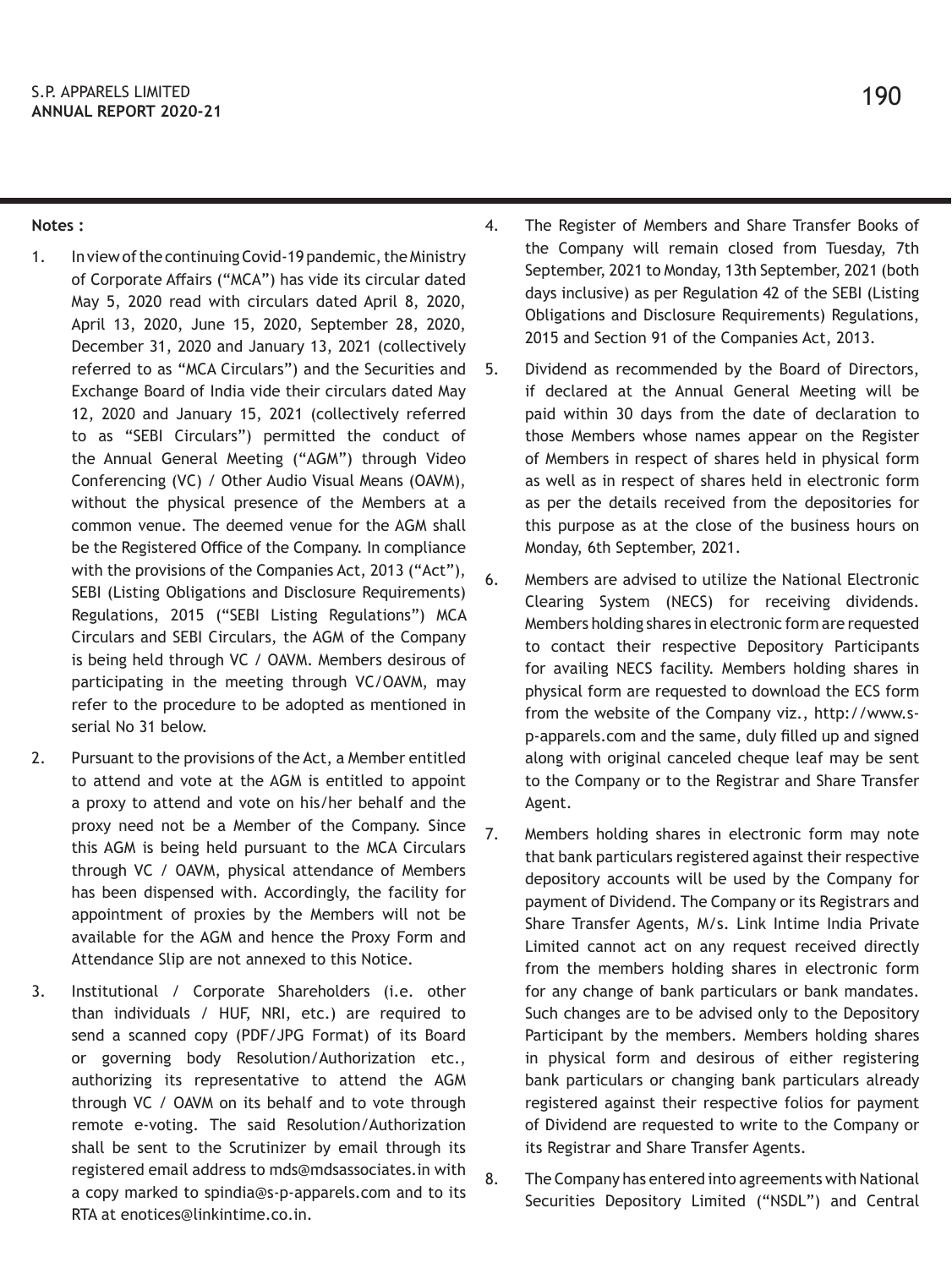Depository Services (India) Limited ("CDSL"). The Depository System envisages the elimination of several problems involved in the scrip-based system such as bad deliveries, fraudulent transfers, fake certificates, thefts in postal transit, delay in transfers, mutilation of share certificates, etc. Simultaneously, Depository System offers several advantages like exemption from stamp duty, elimination of concept of market lot, elimination of bad deliveries, reduction in transaction costs, improved liquidity, etc. Members, therefore, now have the option of holdings and dealing in the shares of the Company in electronic form through NSDL or CDSL. Members are encouraged to convert their holding to electronic mode.

- 9. Securities and Exchange Board of India has mandated that the transfer of securities held in physical form, except in case of transmission or transposition, shall not be processed by the listed entities / Registrars and Share Transfer Agents with effect from 1st April, 2019. Therefore, members holding share(s) in physical form are requested to immediately dematerialize their shareholding in the Company. Necessary prior intimation in this regard was provided to the shareholders.
- 10. Change of Address: Members are requested to notify any change of address and bank details to their Depository Participants in respect of their holdings in electronic form and in respect of shares held in physical form, to the Secretarial Department at the registered office of the Company or to M/s. Link Intime India Pvt. Limited, "Surya", 35 May Flower Avenue, II Floor, Behind Senthil Nagar, Sowripalayam, Coimbatore – 641028, the Registrar and Share Transfer Agent of the Company.
- 11. Non-Resident Indian ("NRI") Members are requested to inform the Company or its RTA or to the concerned Depository Participants, as the case may be, immediately:
	- a. the change in the residential status on return to India for permanent settlement

or

- b. the particulars of the NRE/NRO Account with a Bank in India, if not furnished earlier.
- 12. Pursuant to the provisions of Section 72 of the

Companies Act, 2013, members may file nomination forms in respect of their physical shareholdings. Any member willing to avail this facility may submit to the Company's registrar & share transfer agent in the prescribed statutory form. Should any assistance be desired, members should get in touch with the Company's registrar and share transfer agent.

- 13. Members who hold shares in physical form in multiple folios in identical names or joint holding in the same order of names are requested to send the share certificates to the Registrar and Share Transfer Agent, for consolidation into a single folio.
- 14. Members are requested to forward their communications in connection with shares held by them directly to the Registrars and Share Transfer Agent of the Company, M/s Link Intime India Pvt. Limited, "Surya", 35 May Flower Avenue, II Floor, Behind Senthil Nagar, Sowripalayam, Coimbatore – 641028.
- 15. In case of joint holders, the Member whose name appears as the first holder in the order of names as per the Register of Members of the Company will be entitled to vote at the AGM.
- 16. Members desirous of receiving any information on the accounts or operations of the Company are requested to forward his / her queries to the Company seven working days prior to the meeting. The same will be replied by the Company suitably.
- 17. Members who wish to claim dividends, which remain unclaimed, are requested to correspond with the Company / Registrar & Share Transfer Agent of the Company. Members are requested to note that pursuant to Section 124 of the Companies Act, 2013 dividends not claimed within seven years from the date of transfer to the Company's Unpaid Dividend Account, will be transferred to the Investor Education and Protection Fund ("IEPF") established by the Central Government under Section 125 of the Companies Act, 2013. The details of unpaid/ unclaimed dividend can be viewed on the Company's website http://www.s-p-apparels. com. As per the provisions of Rule 6 of the Investor Education and Protection Fund Authority (Accounting, Audit, Transfer and Refund) Rules 2016, the Company will be transferring the share(s) on which the beneficial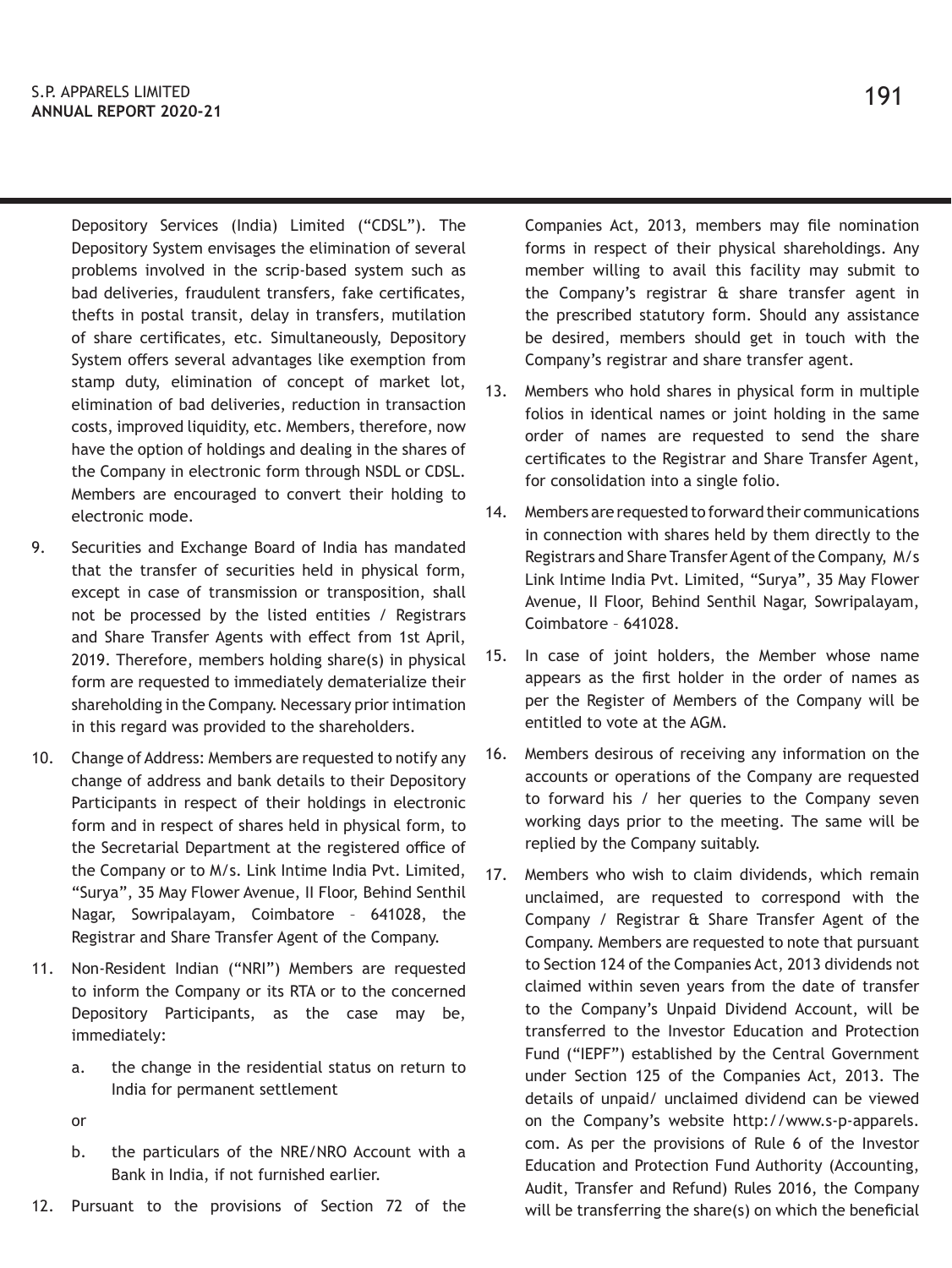owner has not encashed any dividend during the last seven years to the IEPF demat account as identified by the IEPF Authority. Details of shareholders whose shares are liable to be transferred to IEPF are available at the Company website: http://www.s-p-apparels. com. The shareholders whose unclaimed dividend / share has been transferred to the 'Investor Education and Protection Fund', may claim the same from IEPF authority by filing Form IEPF-5 along with requisite documents. Mrs.Vinodhini K, Company Secretary, is the Nodal Officer of the Company for the purpose of verification of such claims.

18. Compulsory transfer of Equity Shares to Investor Education and Protection Fund (IEPF) Authority:

Pursuant to the provisions of Section 124(6) of the Act and Rule 6 of the Investor Education and Protection Fund Authority (Accounting, Audit, Transfer and Refund) Rules, 2016, ("the IEPF Rules") and amendments thereto, the Company has transferred the shares in respect of Members who have not claimed/encashed dividend for the last seven consecutive years to the Demat Account of the IEPF Authority. Details of the Members whose shares have been transferred to the Demat account of the IEPF Authority are available at the Company's website at www.s-p-apparels.com.

- 19. In compliance with the aforesaid MCA Circulars and SEBI Circulars, Notice of the AGM along with the Annual Report for the financial year 2020-21 is being sent only through electronic mode to those Members whose email address is registered with the Company/Depositories. Members may note that the Notice and Annual Report 2020-21 will also be available on the Company's website www.s-p-apparels.com, websites of the Stock Exchanges i.e. BSE Limited and National Stock Exchange of India Limited at www.bseindia.com and www.nseindia.com respectively, and on the website of Link Intime India Private Limited at instavote.linkintime.co.in. Members can attend and participate in the Annual General Meeting through VC/OAVM facility only.
- 20. Members attending the meeting through VC / OAVM shall be counted for the purpose of reckoning the quorum under Section 103 of the Companies Act, 2013.
- 21. Pursuant to Finance Act 2020, dividend income will be

taxable in the hands of Shareholders with effect from 1st April 2020 and the Company is required to deduct tax at source from dividend paid to Shareholders at the prescribed rates. For the prescribed rates for various categories, the Shareholders are requested to refer to the Finance Act, 2020 and amendments thereof.

Detailed communication regarding the prescribed TDS rates for various categories, conditions for Nil/ preferential TDS and details / documents required thereof are being sent to the members. Members are requested to submit the documents as stated in the communication online by clicking on the following link https://web.linkintime.co.in/formsreg/submission-ofform-15g-15h.html on or before 13th September 2021.

- 22. Members may note that M/s. ASA & Associates LLP, (Firm Registration No. 009571N/N500006) Chartered Accountants, Chennai, the Statutory Auditors of the Company were appointed by the Shareholders at their Annual General Meeting (AGM) held on 11th August, 2017, to hold office for a period of 5 years till the conclusion of AGM to be held during the year 2022, subject to ratification by the shareholders at every AGM. However, the Ministry of Corporate Affairs vide notification dated 7th May 2018 has amended Section 139 of the Companies Act, 2013 by omitting the requirement of seeking ratification of the members for appointment of statutory auditors at every AGM. Hence, no resolution is being proposed for ratification of appointment of Statutory Auditors at this 16th Annual General Meeting.
- 23. Since the AGM will be held through VC / OAVM, the Route Map is not annexed in this Notice.
- 24. The Securities and Exchange Board of India (SEBI) has mandated the submission of Permanent Account Number (PAN) by every participant in securities market. Members holding shares in electronic form are, therefore, requested to submit the PAN to their Depository Participant(s) with whom they are maintaining their demat account(s). Members holding shares in physical form can submit their PAN details to the Company or Registrar and Share Transfer Agent.
- 25. Members holding shares in electronic form may please note that as per the regulations of Securities Exchange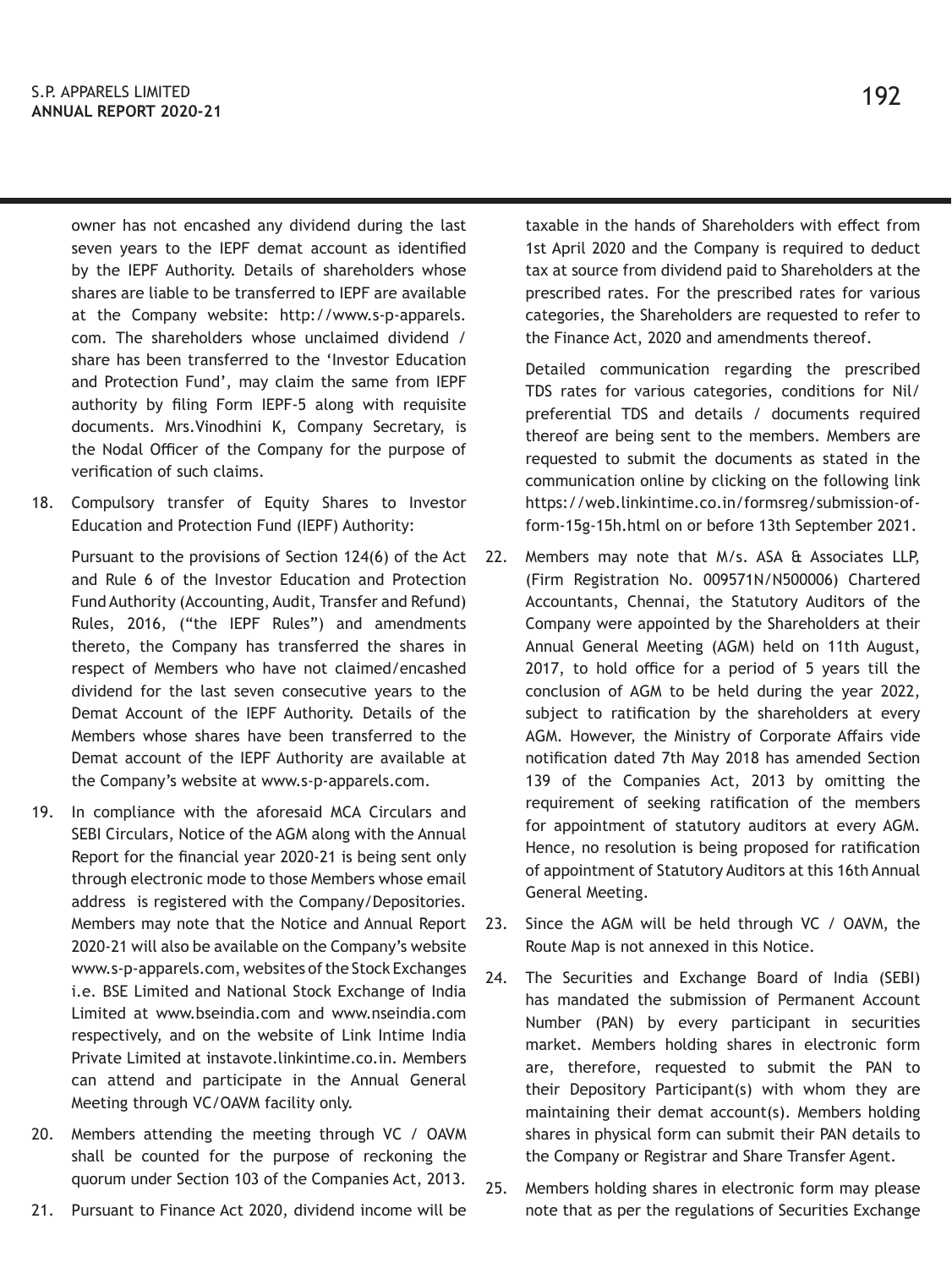Board of India (SEBI), National Security Depository Services Limited (NSDL) and Central Depository Services (India) Limited (CDSL), the Company is obliged to print the bank details on the dividend warrants as furnished by these depositories to the Company and the Company cannot entertain any request for deletion/ change of Bank details already printed on dividend warrants as per the information received from the concerned depositories. In this regard, Members should contact their Depository Participants (DP) and furnish particulars of any changes desired by them.

- 26. Brief resume, details of shareholding and Directors inter-se relationship of Directors seeking election/ reelection/ changes in terms as required under Regulation 36 of the SEBI (Listing Obligations and Disclosure Requirements) Regulations, 2015 and Secretarial Standards 2, are provided as Annexure to this Notice.
- 27. As per the green initiative taken by the Ministry of Corporate Affairs, the shareholders are advised to register/update their e-mail address with the Company/ RTA in respect of shares held in physical form and with the concerned Depository Participant in respect of shares held in electronic form in order to enable the Company to serve documents in electronic mode.
- 28. Annual financial statements and related details is posted on the Company's website and is also kept for inspection at the Registered Office of the Company. A copy of the same will be provided to the members on request.
- 29. Soft copies the Register of Directors and Key Managerial Personal and their shareholding, maintained under Section 170 of the Companies Act, 2013 and the Register of Contracts or Arrangements in which Directors are interested, maintained under Section 189 of the Companies Act, 2013 will be available for inspection by the members during the AGM. Members seeking to inspect such registers can send their request to spindia@s-p-apparels.com
- 30. Registration of email ID and Bank Account details:

In case the shareholder's email ID is already registered with the Company/its Registrar & Share Transfer Agent "RTA"/Depositories, log in details for e-voting are being sent on the registered email address.

In case the shareholders has not registered his/her/their email address with the Company/Depositories and or not updated the Bank Account mandate for receipt of dividend, the following instructions are to be followed:

- 1. In case of shares held in physical form, kindly log in to the website of our RTA, Link Intime India Private Ltd. at www.linkintime.co.in under Investor Services > Email/ Bank detail Registration - fill in the details and upload the required documents and submit. (or)
- 2. In the case of Shares held in Demat mode, the shareholder may please contact the Depository Participant ("DP") and register the email address and bank account details in the demat account as per the process followed and advised by the DP.
- 31. VOTING THROUGH ELECTRONIC MEANS

Pursuant to the provisions of Section 108 of the Companies Act, 2013 read with Rule 20 of the Companies (Management and Administration) Rules, 2014, (as amended) (including any statutory modification(s), clarifications, exemptions or re-enactments thereof for the time being in force), Regulation 44 of the SEBI (Listing Obligations and Disclosure Requirements) Regulations, 2015 and Secretarial Standard on General Meetings (SS - 2), the Company is providing its Members with the facility to cast their vote electronically from a place other than venue of the Annual General Meeting ("remote e-voting") using an electronic voting system provided by Link Intime India Private Ltd ('LIIPL'), for all members of the Company to enable them to cast their votes electronically, on all the business items set forth in the Notice of Annual General Meeting and the business may be transacted through such remote e-voting. The instructions to e-voting, as given below, explain the process and manner for casting of vote(s) in a secure manner.

I. Any person, who acquires shares of the Company and becomes Member of the Company after dispatch of Annual General Meeting Notice and holding shares as on Friday, 13thAugust, 2021, may refer to this Notice of the Annual General Meeting, posted on Company's website www.s-p-apparels.com for detailed procedure with regard to remote e-voting. Any person who ceases to be the member of the Company as on the cut-off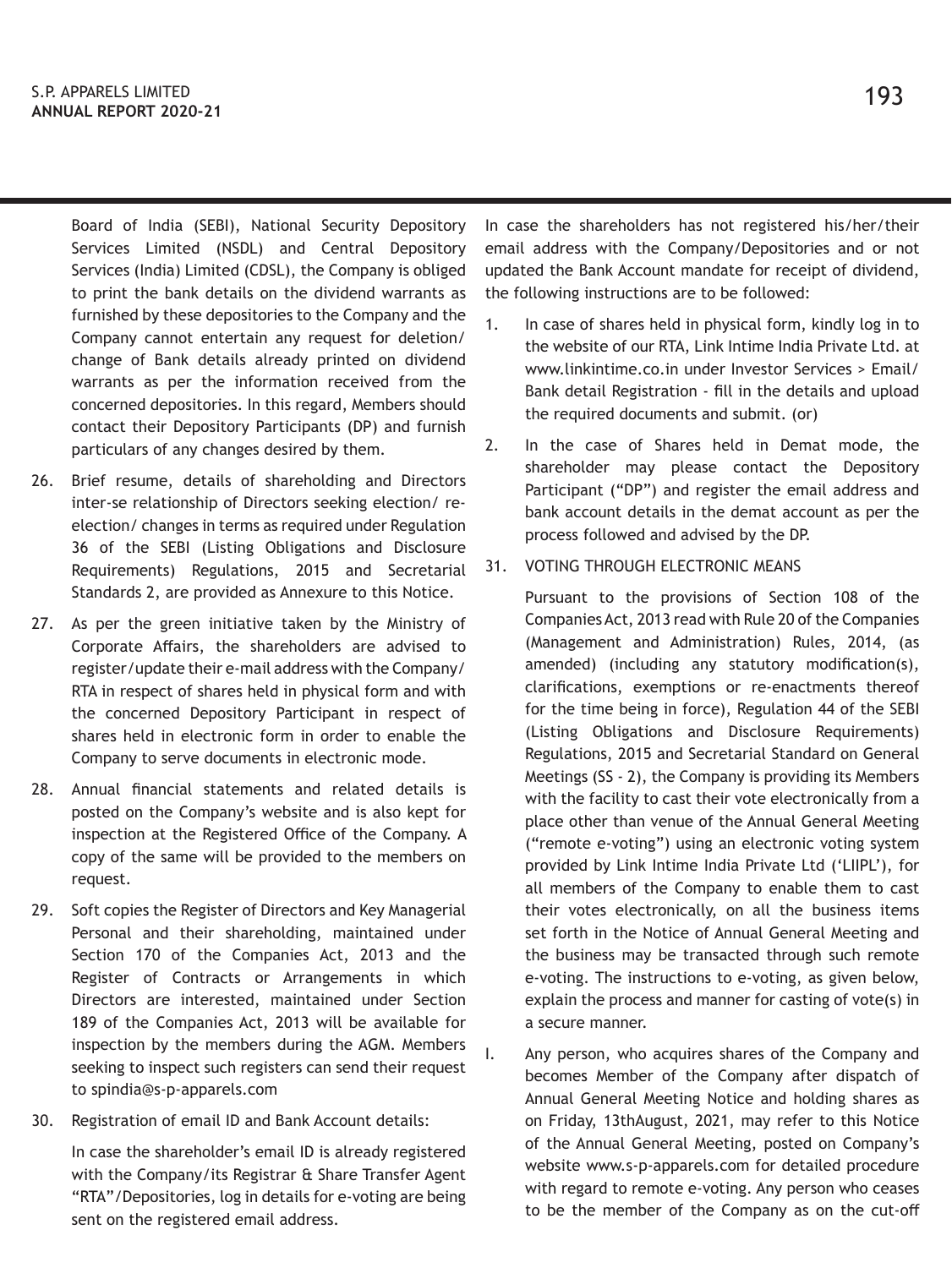date and is in receipt of this Notice, shall treat this Notice for information purpose only.

- II. The Members who have cast their vote by remote e-voting prior to the AGM may also attend/ participate in the AGM through VC / OAVM but shall not be entitled to cast their vote again. Once the vote on a Resolution is cast by the Member, the Member shall not be allowed to change it subsequently.
- III. The voting period begins on Friday, 10th September, 2021 9.00 A.M. (IST) and ends on Sunday, 12th September 2021 at 5.00 P.M. (IST). During this period shareholders' of the Company, holding shares either in physical form or in dematerialized form, as on the cut-off date (record date) of Monday, 6th September, 2021 may cast their vote electronically. The e-voting module shall be disabled by LIIPL for voting thereafter.

## **The instructions for members for voting electronically are as under :-**

Pursuant to SEBI circular dated December 9, 2020 on e-Voting facility provided by Listed Companies, Individual shareholders holding securities in demat mode can vote through their demat account maintained with Depositories and Depository Participants only.

Shareholders are advised to update their mobile number and email ID in their demat accounts to access e-Voting facility.

Login method for Individual shareholders holding securities in demat mode/ physical mode is given below:-

| Type of shareholders                                                     | <b>Login Method</b>                                                                                                                                                                                                                                                                                                                                                                                                                                                                                                                                                                                                                                                                                                                                                                                                                                                                           |
|--------------------------------------------------------------------------|-----------------------------------------------------------------------------------------------------------------------------------------------------------------------------------------------------------------------------------------------------------------------------------------------------------------------------------------------------------------------------------------------------------------------------------------------------------------------------------------------------------------------------------------------------------------------------------------------------------------------------------------------------------------------------------------------------------------------------------------------------------------------------------------------------------------------------------------------------------------------------------------------|
| Individual Shareholders<br>holding securities in<br>demat mode with NSDL | If you are already registered for NSDL IDeAS facility, please visit the e-Services website of<br>$\bullet$<br>NSDL. Open web browser by typing the following URL: https://eservices.nsdl.com either on<br>a Personal Computer or on a mobile. Once the home page of e-Services is launched, click on<br>the "Beneficial Owner" icon under "Login" which is available under 'IDeAS' section. A new<br>screen will open. You will have to enter your User ID and Password.                                                                                                                                                                                                                                                                                                                                                                                                                      |
|                                                                          | After successful authentication, you will be able to see e-Voting services under Value added<br>$\bullet$<br>services. Click on "Access to e-Voting" under e-Voting services and you will be able to see<br>e-Voting page. Click on company name or e-Voting service provider name and you will be<br>re-directed to e-Voting service provider website for casting your vote during the remote<br>e-Voting period or joining virtual meeting & voting during the meeting.                                                                                                                                                                                                                                                                                                                                                                                                                     |
|                                                                          | If the user is not registered for IDeAS e-Services, option to register is available at https://<br>$\bullet$<br>eservices.nsdl.com. Select "Register Online for IDeAS "Portal or click at https://eservices.<br>nsdl.com/SecureWeb/IdeasDirectReg.jsp.                                                                                                                                                                                                                                                                                                                                                                                                                                                                                                                                                                                                                                        |
|                                                                          | Visit the e-Voting website of NSDL. Open web browser by typing the following URL: https://<br>$\bullet$<br>www.evoting.nsdl.com/either on a Personal Computer or on a mobile. Once the home page of<br>e-Voting system is launched, click on the icon "Login" which is available under 'Shareholder/<br>Member' section. A new screen will open. You will have to enter your User ID (i.e. your<br>sixteen digit demat account number held with NSDL), Password/OTP and a Verification Code<br>as shown on the screen. After successful authentication, you will be redirected to NSDL<br>Depository site wherein you can see e-Voting page. Click on Company name or e-Voting<br>service provider name and you will be redirected to e-Voting service provider website for<br>casting your vote during the remote e-Voting period or joining virtual meeting & voting<br>during the meeting. |
|                                                                          | Shareholders/Members can also download NSDL Mobile App "NSDL Speede" facility by<br>$\bullet$<br>scanning the QR code mentioned below for seamless voting experience.<br><b>NSDL Mobile App is available on</b><br>App Store<br>Google Play                                                                                                                                                                                                                                                                                                                                                                                                                                                                                                                                                                                                                                                   |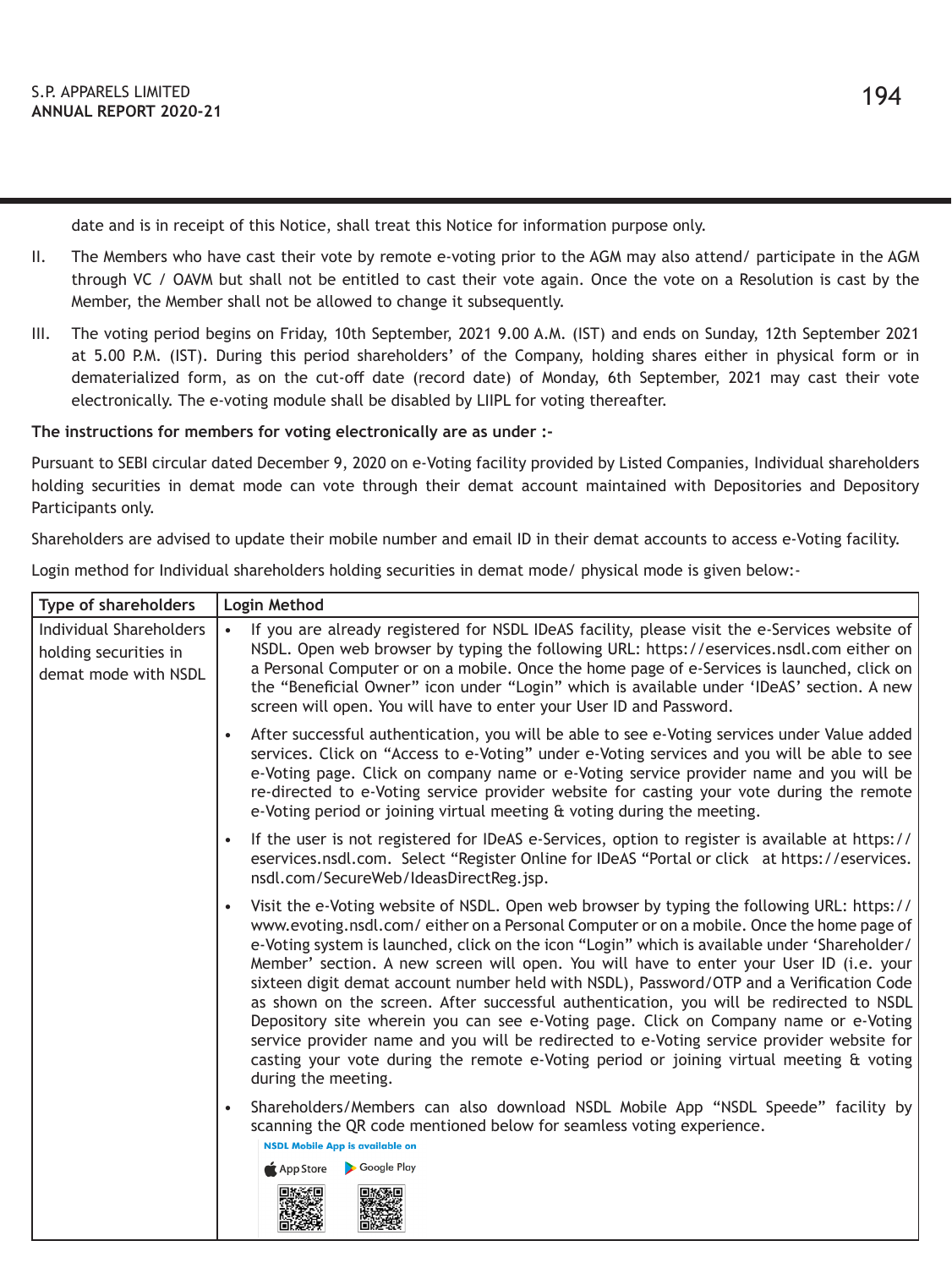| Individual Shareholders<br>holding securities in<br>demat mode with CDSL                                                    | Users who have opted for CDSL Easi / Easiest Facility, can login through their user id and<br>$\bullet$<br>password. Option will be made available to reach e-Voting page without any further authen-<br>tication. The URL for users to login to Easi / Easiest are https://web.cdslindia.com/myeasi/<br>home/login or www.cdslindia.com and click on New System Myeasi.                                                                                               |
|-----------------------------------------------------------------------------------------------------------------------------|------------------------------------------------------------------------------------------------------------------------------------------------------------------------------------------------------------------------------------------------------------------------------------------------------------------------------------------------------------------------------------------------------------------------------------------------------------------------|
|                                                                                                                             | After successful login of Easi / Easiest the user will be also able to see the E Voting Menu. The<br>Menu will have links of e-Voting service provider i.e. NSDL, KARVY, LINK INTIME, CDSL. Click<br>on e-Voting service provider (ESP) name to cast your vote.                                                                                                                                                                                                        |
|                                                                                                                             | If the user is not registered for Easi/Easiest, option to register is available at https://web.<br>cdslindia.com/myeasi./Registration/EasiRegistration                                                                                                                                                                                                                                                                                                                 |
|                                                                                                                             | Alternatively, the user can directly access e-Voting page by providing demat Account Number<br>and PAN No. from a link in www.cdslindia.com home page. The system will authenticate the<br>user by sending OTP on registered Mobile & Email as recorded in the demat Account. After<br>successful authentication, user will be provided links for the respective ESP where the E<br>Voting is in progress.                                                             |
| <b>Individual Shareholders</b><br>(holding securities<br>in demat mode) &<br>login through their<br>depository participants | You can also login using the login credentials of your demat account through your Depository<br>$\bullet$<br>Participant registered with NSDL/CDSL for e-Voting facility.                                                                                                                                                                                                                                                                                              |
|                                                                                                                             | Once login, you will be able to see e-Voting option. Once you click on e-Voting option, you<br>will be redirected to NSDL/CDSL Depository site after successful authentication, wherein<br>you can see e-Voting feature. Click on company name or e-Voting service provider name and<br>you will be redirected to e-Voting service provider website for casting your vote during the<br>remote e-Voting period or joining virtual meeting & voting during the meeting. |
| <b>Individual Shareholders</b>                                                                                              | 1. Open the internet browser and launch the URL: https://instavote.linkintime.co.in                                                                                                                                                                                                                                                                                                                                                                                    |
| holding securities<br>in Physical mode &                                                                                    | . Click on "Sign Up" under 'SHARE HOLDER' tab and register with your following details: -                                                                                                                                                                                                                                                                                                                                                                              |
| evoting service Provider<br>is LINKINTIME.                                                                                  | A. User ID: Shareholders/ members holding shares in physical form shall provide Event No +<br>Folio Number registered with the Company.                                                                                                                                                                                                                                                                                                                                |
|                                                                                                                             | B. PAN: Enter your 10-digit Permanent Account Number (PAN) (Members who have not updated<br>their PAN with the Depository Participant (DP)/ Company shall use the sequence number<br>provided to you, if applicable.                                                                                                                                                                                                                                                   |
|                                                                                                                             | C. DOB/DOI: Enter the Date of Birth (DOB) / Date of Incorporation (DOI) (As recorded with your<br>DP / Company - in DD/MM/YYYY format)                                                                                                                                                                                                                                                                                                                                 |
|                                                                                                                             | D. Bank Account Number: Enter your Bank Account Number (last four digits), as recorded with<br>your DP/Company.                                                                                                                                                                                                                                                                                                                                                        |
|                                                                                                                             | Shareholders/ members holding shares in physical form but have not recorded 'C' and 'D',<br>shall provide their Folio number in 'D' above                                                                                                                                                                                                                                                                                                                              |
|                                                                                                                             | Set the password of your choice (The password should contain minimum 8 characters, at<br>least one special Character (@!#\$&*), at least one numeral, at least one alphabet and at<br>least one capital letter).                                                                                                                                                                                                                                                       |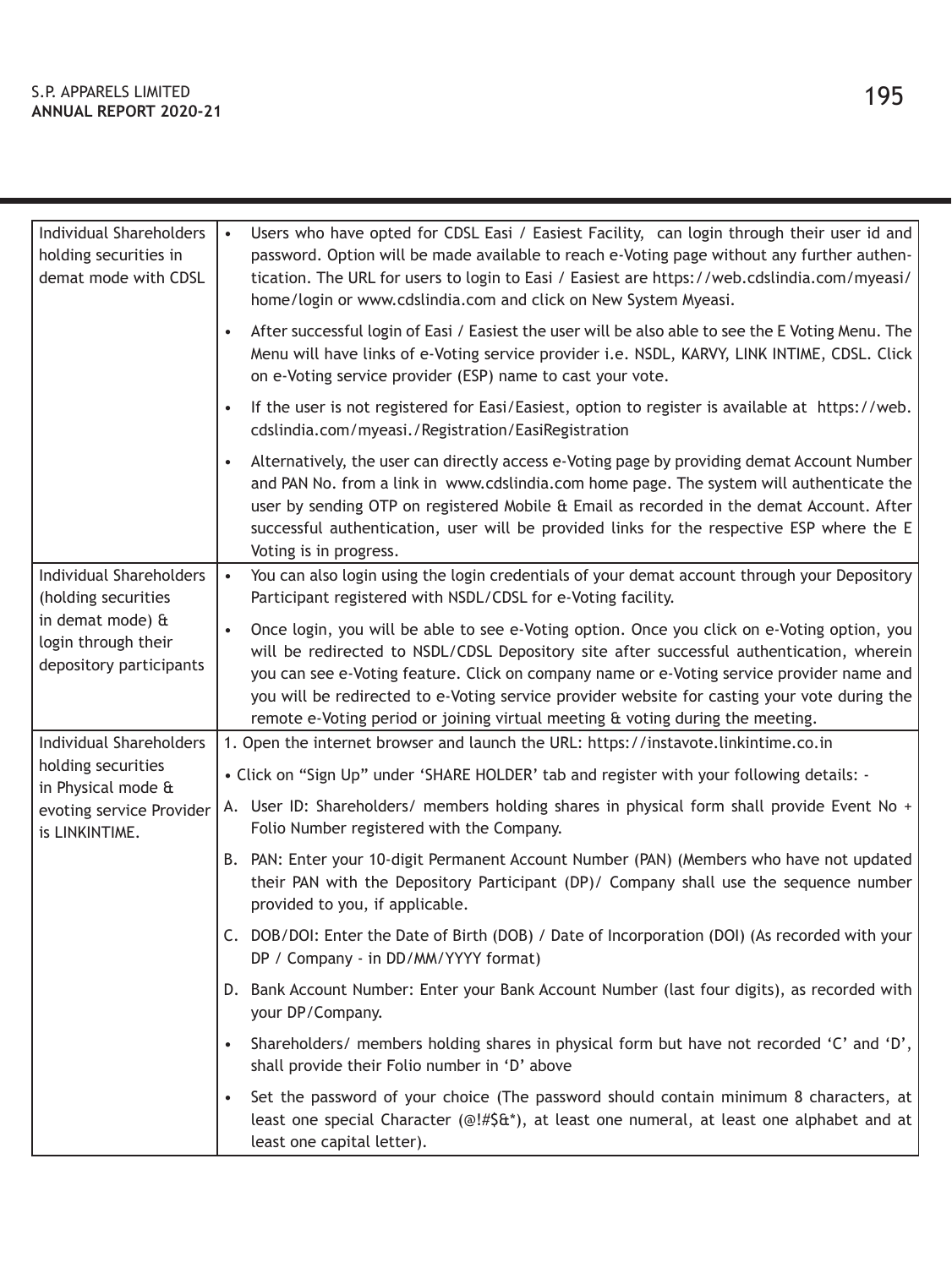| Individual Shareholders<br>holding securities in<br>Physical mode & evoting<br>service Provider is<br>LINKINTIME. |    | Click "confirm" (Your password is now generated).                                                                                                                                                                                                    |
|-------------------------------------------------------------------------------------------------------------------|----|------------------------------------------------------------------------------------------------------------------------------------------------------------------------------------------------------------------------------------------------------|
|                                                                                                                   |    | 2. Click on 'Login' under 'SHARE HOLDER' tab.                                                                                                                                                                                                        |
|                                                                                                                   | 3. | Enter your User ID, Password and Image Verification (CAPTCHA) Code and click on 'Submit'.                                                                                                                                                            |
|                                                                                                                   |    | 4. After successful login, you will be able to see the notification for e-voting. Select 'View'<br>icon.                                                                                                                                             |
|                                                                                                                   |    | 5. E-voting page will appear.                                                                                                                                                                                                                        |
|                                                                                                                   |    | 6. Refer the Resolution description and cast your vote by selecting your desired option<br>'Favour / Against' (If you wish to view the entire Resolution details, click on the 'View<br>Resolution' file link).                                      |
|                                                                                                                   |    | After selecting the desired option i.e. Favour / Against, click on 'Submit'. A confirmation<br>box will be displayed. If you wish to confirm your vote, click on 'Yes', else to change<br>your vote, click on 'No' and accordingly modify your vote. |

## **Institutional shareholders:**

Institutional shareholders (i.e., other than Individuals, HUF, NRI etc.) and Custodians are required to log on the e-voting system of LIIPL at https://instavote.linkintime.co.in and register themselves as 'Custodian / Mutual Fund / Corporate Body'. They are also required to upload a scanned certified true copy of the board resolution /authority letter/power of attorney etc. together with attested specimen signature of the duly authorised representative(s) in PDF format in the 'Custodian / Mutual Fund / Corporate Body' login for the Scrutinizer to verify the same.

**Individual Shareholders holding securities in Physical mode & e-voting service Provider is LINKINTIME, have forgotten the password:**

- <sup>l</sup> Click on 'Login' under 'SHARE HOLDER' tab and further Click 'forgot password?'
- <sup>l</sup> Enter User ID, select Mode and Enter Image Verification (CAPTCHA) Code and Click on 'Submit'.
- In case shareholders/ members is having valid email address, Password will be sent to his / her registered e-mail address.
- <sup>l</sup> Shareholders/ members can set the password of his/her choice by providing the information about the particulars of the Security Question and Answer, PAN, DOB/DOI, Bank Account Number (last four digits) etc. as mentioned above.
- The password should contain minimum 8 characters, at least one special character (@!#\$&\*), at least one numeral, at least one alphabet and at least one capital letter.

## **Individual Shareholders holding securities in demat mode with NSDL/ CDSL have forgotten the password:**

Shareholders/ members who are unable to retrieve User ID/ Password are advised to use Forget User ID and Forget Password option available at abovementioned depository/ depository participants website.

- <sup>l</sup> It is strongly recommended not to share your password with any other person and take utmost care to keep your password confidential.
- <sup>l</sup> For shareholders/ members holding shares in physical form, the details can be used only for voting on the resolutions contained in this Notice.

During the voting period, shareholders/ members can login any number of time till they have voted on the resolution(s) for a particular "Event".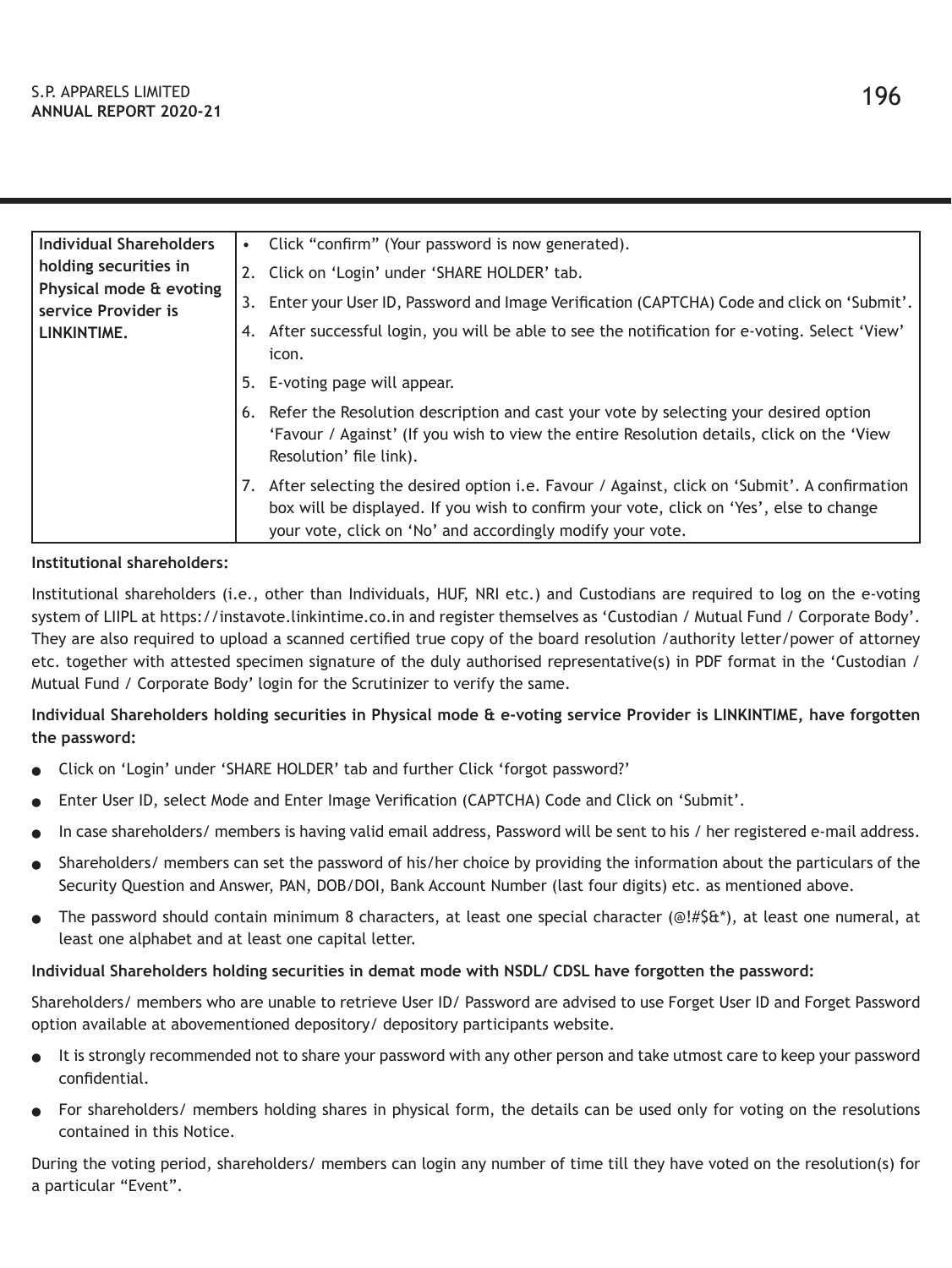## **Helpdesk for Individual Shareholders holding securities in demat mode:**

In case shareholders/ members holding securities in demat mode have any technical issues related to login through Depository i.e., NSDL/ CDSL, they may contact the respective helpdesk given below:

| Login Type | <b>Helpdesk details</b>                                                                                                      |  |  |
|------------|------------------------------------------------------------------------------------------------------------------------------|--|--|
|            | Individual Shareholders holding   Members facing any technical issue in login can contact NSDL helpdesk by sending a         |  |  |
|            | securities in demat mode with NSDL   request at evoting@nsdl.co.in or call at toll free no.: 1800 1020 990 and 1800 22 44 30 |  |  |
|            | Individual Shareholders holding   Members facing any technical issue in login can contact CDSL helpdesk by sending a re-     |  |  |
|            | securities in demat mode with CDSL   quest at helpdesk.evoting@cdslindia.com or contact at 022- 23058738 or 22-23058542-43.  |  |  |

# **Helpdesk for Individual Shareholders holding securities in physical mode/ Institutional shareholders & e-voting service Provider is LINKINTIME.**

In case shareholders/ members holding securities in physical mode/ Institutional shareholders have any queries regarding e-voting, they may refer the Frequently Asked Questions ('FAQs') and InstaVote e-Voting manual available at https:// instavote.linkintime.co.in, under Help section or send an email to enotices@linkintime.co.in or contact on: - Tel: 022 –4918 6000.

## **InstaVote Support Desk**

# **Link Intime India Private Limited**

**Process for those shareholders whose email address is not registered with the Company/depositories for obtaining login credentials for e-voting for the resolutions proposed in this notice:**

- 1. For physical shareholders please provide necessary details like Folio No., Name of shareholder, scanned copy of the share certificate (front and back), PAN (self-attested scanned copy of PAN card), AADHAR (self-attested scanned copy of Aadhar Card) by email to coimbatore@linkintime.co.in.
- 2. For Demat shareholders Members are requested to update their email address with the depository participants by following the procedure advised by them and then follow the instructions as detailed above to login for e-voting.

## **Instructions for Shareholders/Members to attend the Annual General Meeting through InstaMeet (VC/OAVM) are as under:**

- a. Shareholders/Members are entitled to attend the Annual General Meeting through VC/OAVM provided by Link Intime by following the below mentioned process. Facility for joining the Annual General Meeting through VC/OAVM shall open 30 (Thirty) minutes before the time scheduled for the Annual General Meeting and will be available to the Members on first come first serve basis.
- b. Shareholders/Members are requested to participate on first come first serve basis as participation through VC/OAVM is limited and will be closed on expiry of 15 (fifteen) minutes from the scheduled time of the Annual General Meeting. Shareholders/Members with >2% shareholding, Promoters, Institutional Investors, Directors, KMPs, Chairpersons of Stakeholders Relationship Committee and Auditors etc. may be allowed to the meeting without restrictions of first-comefirst serve basis. Members can log in and join 30 (Thirty) minutes prior to the schedule time of the meeting and window for joining shall be kept open till the expiry of 15 (fifteen) minutes after the schedule time.

# **Shareholders/ Members will be provided with InstaMeet facility wherein Shareholders/ Member shall register their details and attend the Annual General Meeting as under:**

- i. Open the internet browser and launch the URL for InstaMeet https://instameet. linkintime.co.in and register with your following details:
	- a. DP ID / Client ID or Beneficiary ID or Folio No.: Enter your 16 digit DP ID / Client ID or Beneficiary ID or Folio Number registered with the Company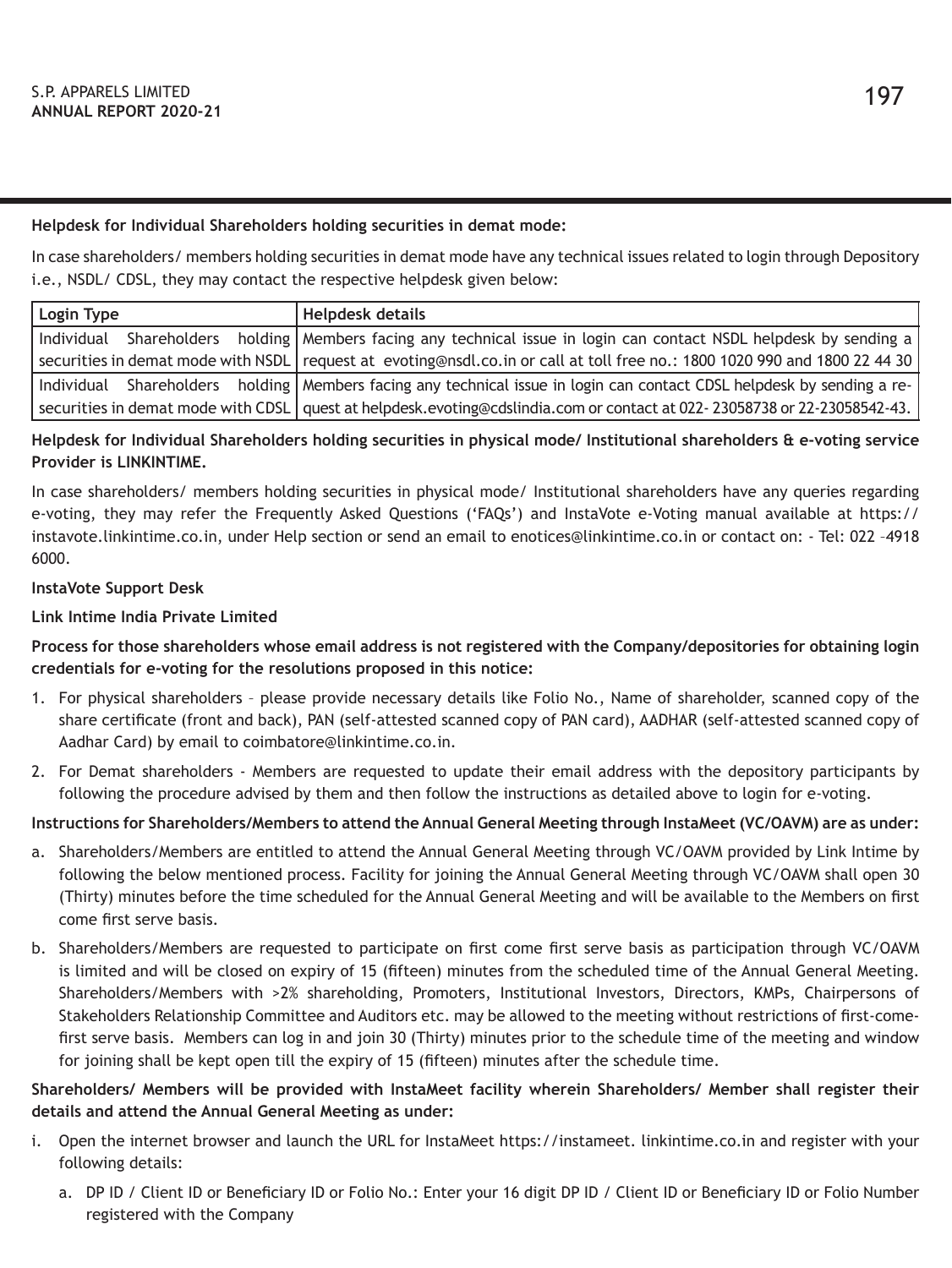- b. PAN: Enter your 10 digit Permanent Account Number (PAN) (members who have not updated their PAN with the Depository Participant or Company shall use the sequence number provided to you, if applicable)
- c. Enter your Mobile No
- d. Enter your Email ID, as recorded with your DP/company
- ii. Click "Go to Meeting"
- iii. Shareholders/ Members are encouraged to join the Meeting through Tablets/ Laptops connected through broadband for better experience.
- iv. Shareholders/ Members are required to use Internet with a good speed (preferably 2 MBPS download stream) to avoid any disturbance during the meeting.
- v. Please note that Shareholders/Members connecting from Mobile Devices or Tablets or through Laptops connecting via Mobile Hotspot may experience Audio/Visual loss due to fluctuation in their network. It is therefore recommended to use stable Wi-FI or LAN connection to mitigate any kind of aforesaid glitches.
- vi. In case the shareholders/members have any queries or issues regarding e-voting, you can write an email to instameet@ linkintime.co.in or Call us: - Tel : ( 022-49186175).

# **InstaMeet Support Desk**

## **Link Intime India Private Limited**

## **Instructions for Shareholders/Members to register themselves as Speakers during Annual General Meeting:**

- Shareholders/ Members who would like to express their views/ask questions during the meeting may register themselves as a speaker by sending their request mentioning their name, demat account number/folio number, email id & mobile number at spindia@s-p-apparels.com on or before Sunday, 12th September 2021 at 12.00 pm.
- The first 20 Speakers on first come basis will only be allowed to express their views/ask questions during the meeting.
- Shareholders/ Members, who would like to ask questions, may send their questions in advance mentioning their name, demat account number/folio number, email id & mobile number at spindia@s-p-apparels.com. The same will be replied by the company suitably.

#### **Note:**

- Those shareholders/members who have registered themselves as a speaker will only be allowed to express their views/ ask questions during the meeting. The Company reserves the right to restrict the number of speakers depending on the availability of time for the Annual General Meeting.
- Shareholders/ Members should allow to use camera and are required to use Internet with a good speed (preferably 2 MBPS download stream) to avoid any disturbance during the meeting.

## **Instructions for Shareholders/Members to Vote during the Annual General Meeting through InstaMeet:**

Once the electronic voting is activated during the meeting, shareholders/ members who have not exercised their vote through the remote e-voting can cast the vote as under:

- 1. On the Shareholders VC page, click on the link for e-Voting "Cast your vote".
- 2. Enter Demat Account No. / Folio No. and OTP (received on the registered mobile number/ registered email ID) received during registration for InstaMeet and click on 'Submit'.